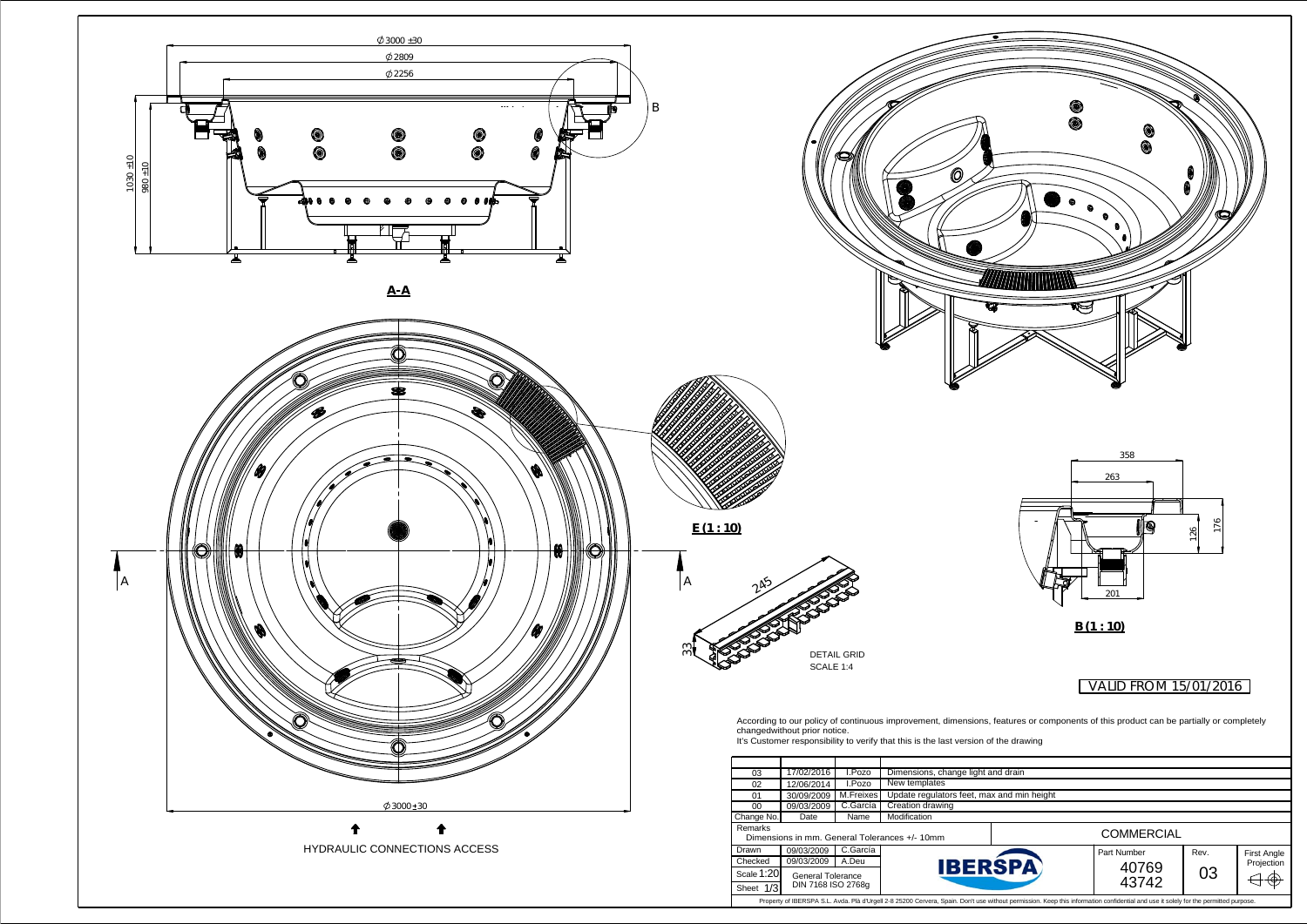## VALID FROM 15/01/2016



| 03                                                                                | 17/02/2016         | I.Pozo    | Dimensions, change light a |  |  |
|-----------------------------------------------------------------------------------|--------------------|-----------|----------------------------|--|--|
| 02                                                                                | 12/06/2014         | I.Pozo    | New templates              |  |  |
| 01                                                                                | 30/09/2009         | M.Freixes | Update regulators feet, ma |  |  |
| 00                                                                                | 09/03/2009         | C.García  | Creation drawing           |  |  |
| Change No.                                                                        | Date               | Name      | Modification               |  |  |
| Remarks<br>Dimensions in mm. General Tolerances +/- 10mm                          |                    |           |                            |  |  |
| Drawn                                                                             | 09/03/2009         | C.García  |                            |  |  |
| Checked                                                                           | 09/03/2009         | A.Deu     | <b>IBER</b>                |  |  |
| Scale 1:20<br>General Tolerance                                                   |                    |           |                            |  |  |
| Sheet $2\sqrt{3}$                                                                 | DIN 7168 ISO 2768g |           |                            |  |  |
| Property of IBERSPA S.L. Avda. Plà d'Urgell 2-8 25200 Cervera, Spain. Don't use v |                    |           |                            |  |  |

changedwithout prior notice.



**WARNING:**

It's essential to keep a minimum clearance access of **700mm** all around.

without permission. Keep this information confidential and use it solely for the permitted purpose.

|   |                                           | 40769                         | 43742                          |
|---|-------------------------------------------|-------------------------------|--------------------------------|
| A | Suction-Water Massage Pump 1              | 1x Ø63 FEMALE SOLVENT SOCKET  | 1x Ø2"FEMALE SOLVENT SOCKET    |
| в | Suction-Water Massage Pump 2              | 1x Ø63 FEMALE SOLVENT SOCKET  | 1x Ø2"FEMALE SOLVENT SOCKET    |
| C | Return-Water Massage Pump 1               | 1x Ø63 FEMALE SOLVENT SOCKET  | 1x Ø2"FEMALE SOLVENT SOCKET    |
| D | Return-Water Massage Pump 2               | 1x Ø63 FEMALE SOLVENT SOCKET  | 1x Ø2"FEMALE SOLVENT SOCKET    |
| E | Return-Air Massage                        | 1x Ø 63 FEMALE SOLVENT SOCKET | 1x Ø2"FEMALE SOLVENT SOCKET    |
| F | Suction/Return-Filtration Pump Bottom Spa | 1x Ø63 FEMALE SOLVENT SOCKET  | 1x Ø2"FEMALE SOLVENT SOCKET    |
| G | <b>Return-Filtration Pump Inlets</b>      | 2x Ø 63 FEMALE SOLVENT SOCKET | 2x Ø2"FEMALE SOLVENT SOCKET    |
| н | Overflow Drains                           | 8x Ø 75 FEMALE SOLVENT SOCKET | 8x Ø 2,5"FEMALE SOLVENT SOCKET |
|   | Light                                     |                               |                                |
|   |                                           |                               |                                |